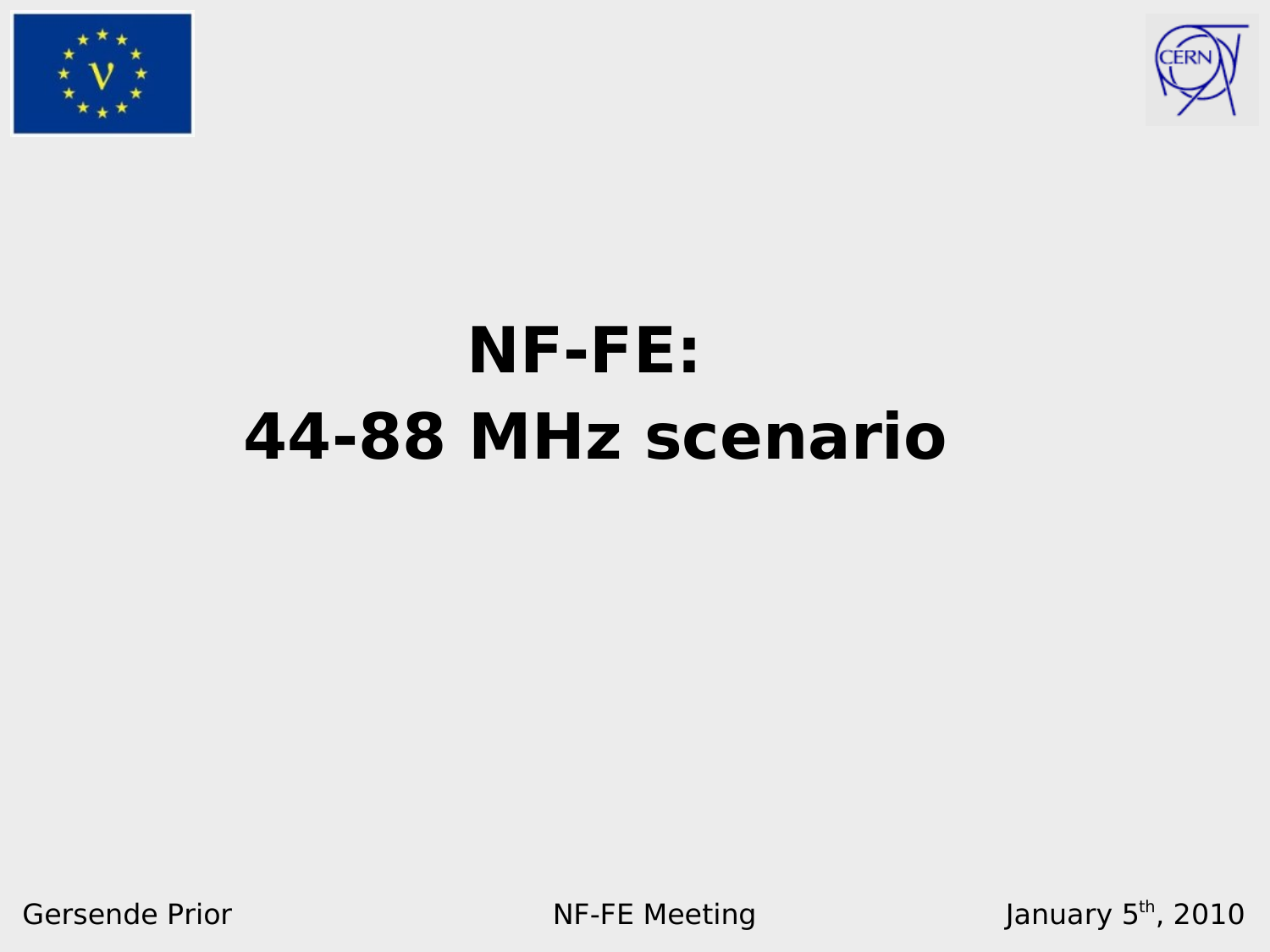# **44-88 MHz Front-end (1/2)**

**Pion production: 2 GeV proton beam on a 26 cm long Hg target in 20 T field (SPL+accumulator & compressor ring).**

**Decay: 30 m long in 1.8 T.**

**Rotation: particles with 100-300 MeV in kinetic energy rotated using 44 MHz (2 MV/m) RF cavities (energy spread divided by 2) in 1.8 T solenoid.**

**Cooling I: 44 MHz RF + H<sup>2</sup> absorbers ( reduced by 40%).**

**Acceleration I: particles accelerated to an average energy of 300 MeV with 44 MHz cavities.**

**Cooling II: 88 MHz RF + H2 absorbers ( reduced by 30%).**

**Acceleration II: 88 MHz cavities.**

January 5 $^{\rm th}$  2010  $^{\rm 2}$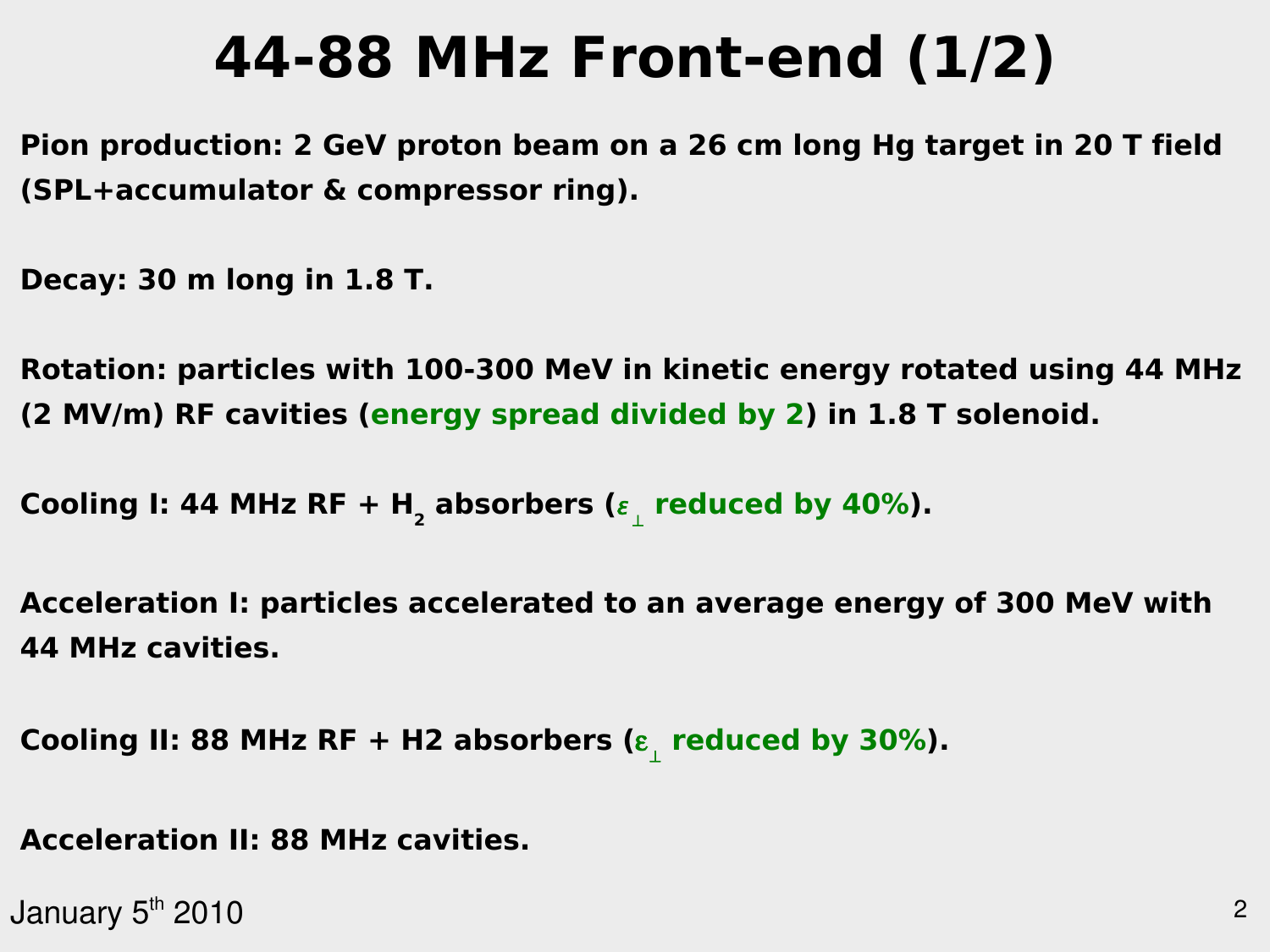## **44-88 MHz Front-end (2/2)**

**Cavities phasing from 121 to -4 degrees.**

**Lattice translated in ICOOL:**

- **using 0.5 m solenoids coils and 1 m long cavities.**
- **cell length of 3 m 1 m and 7 m.**

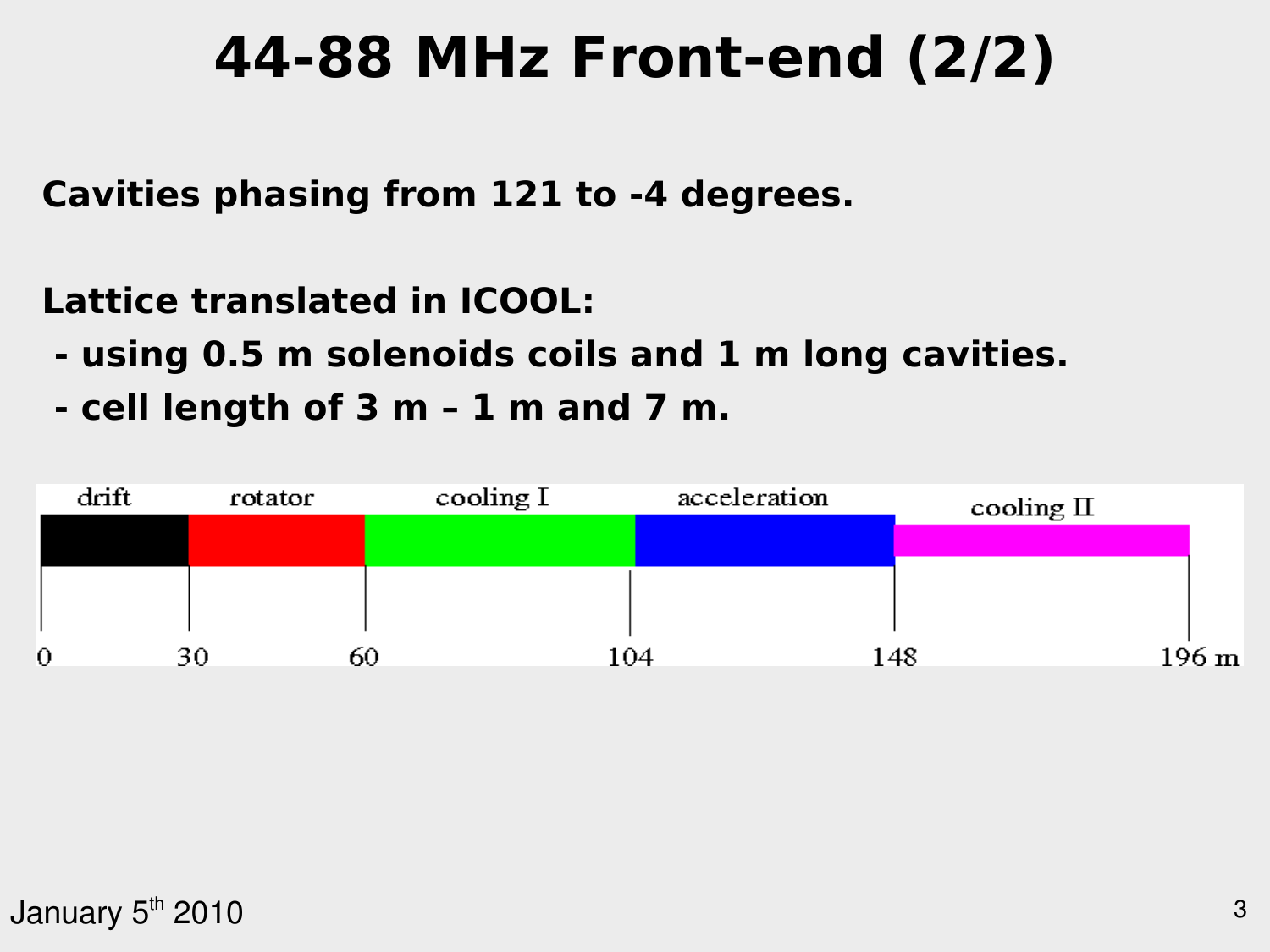### **Lattice transverse optics (1/3)**

**Scott's method: initial beam of 8 particles with (x,px,y,py) coordinates (x,0,0,0) - (0,px,0,0) - (0,0,y,0,0) and (0,0,0,py).**

 $\pm \delta x$ ,  $y = 1$  mm  $\pm \delta px$ ,  $y = 1$  MeV/c.

**Transfer map:**

$$
M_{ij} = \frac{\partial f_i}{\partial x_j} = \frac{f_i(\vec{x_0} + e_j \cdot \vec{u_j}) - f_i(\vec{x_0} - e_j \cdot \vec{u_j})}{2 \cdot e_j}
$$

**Where f<sup>i</sup> is the ith coordinate of the transform of a particle with small deviation e<sup>j</sup> in direction u<sup>j</sup> .**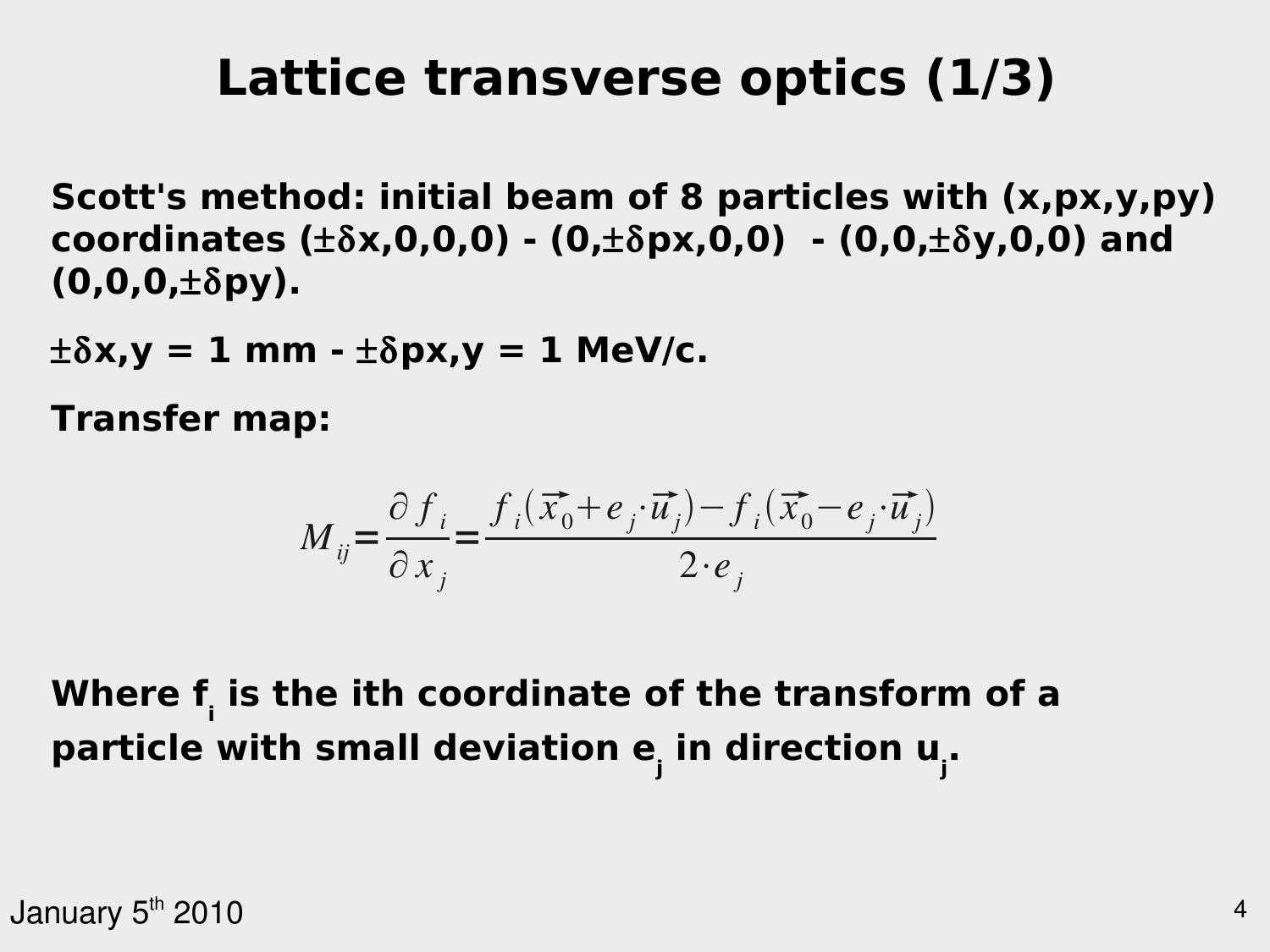### **Lattice transverse optics (2/3)**

### **Case of a drift of length L (no RF no magnetic field):**

$$
M = \begin{pmatrix} 1 & L/pz & 0 & 0 \\ 0 & 1 & 0 & 0 \\ 0 & 0 & 1 & L/pz \\ 0 & 0 & 0 & 1 \end{pmatrix}
$$

 **and Tr(M) =4.**

#### **Particles momenta constant.**

#### **Defocusing in the transverse plane.**

### **ALGORITHM OK.**

January 5 $^{\rm th}$  2010  $^{\rm t}$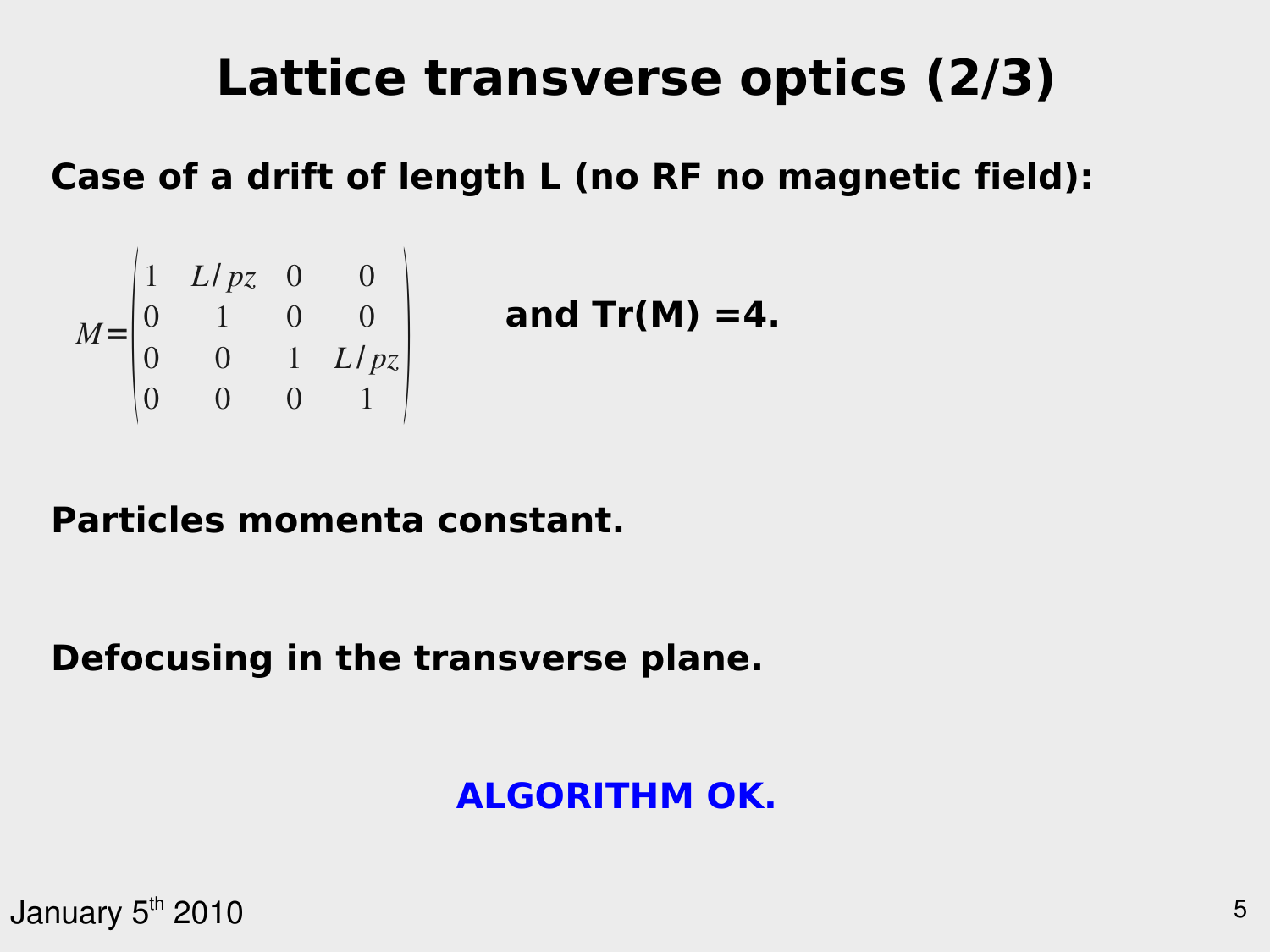### **Lattice transverse optics (3/3)**

**Case of a solenoid only (no RF): M can be decomposed into a product of a rotation matrix and a focusing matrix function:**

**- still struggling to get the equations right (field strength and period angle calculations).**

**- there is some periodicity in the lattice still not understood.**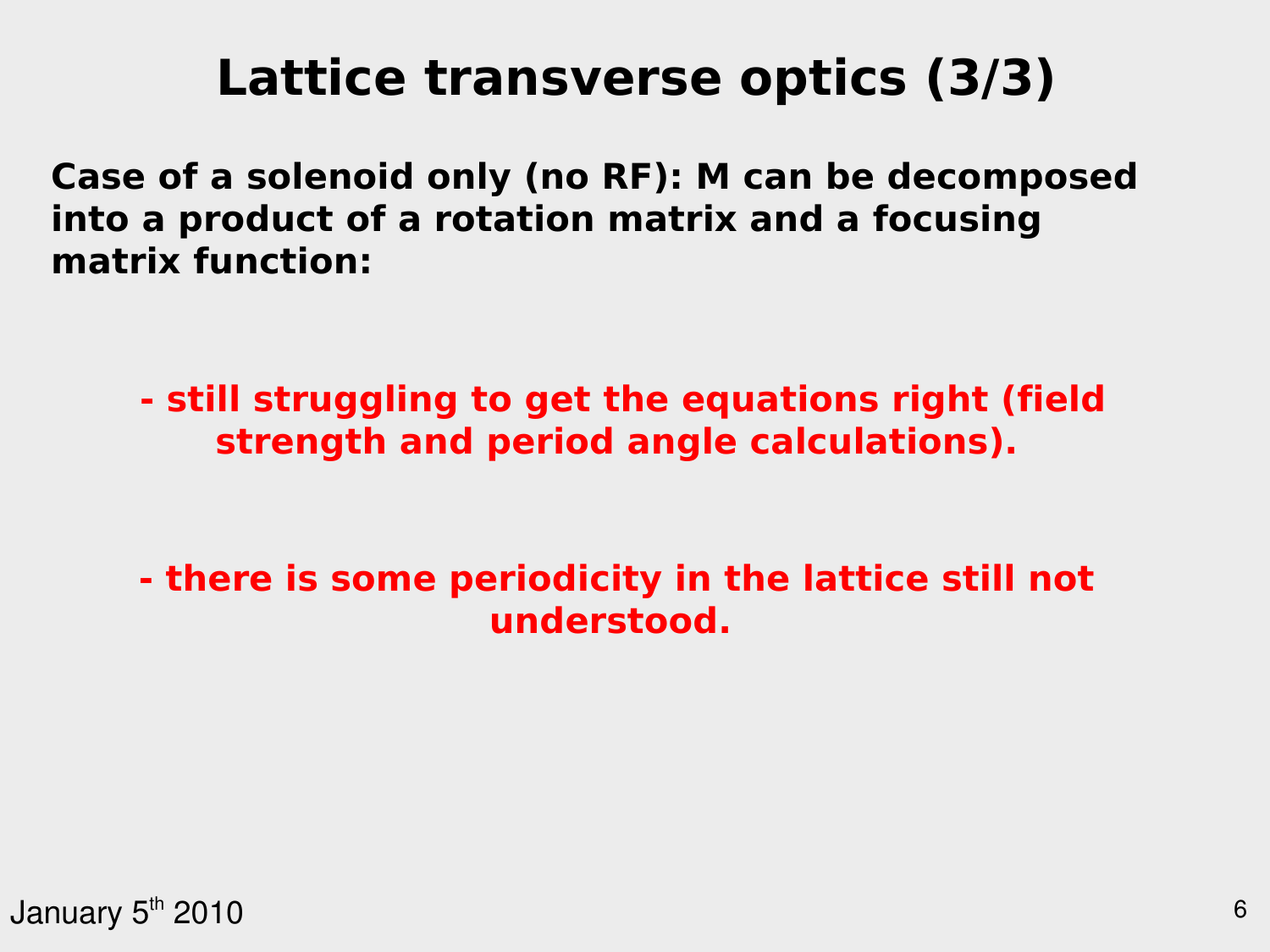### **Lattice transverse optics (4/5)**

#### **Transfer matrix 1**



January 5 $^{\rm th}$  2010  $^{\rm 7}$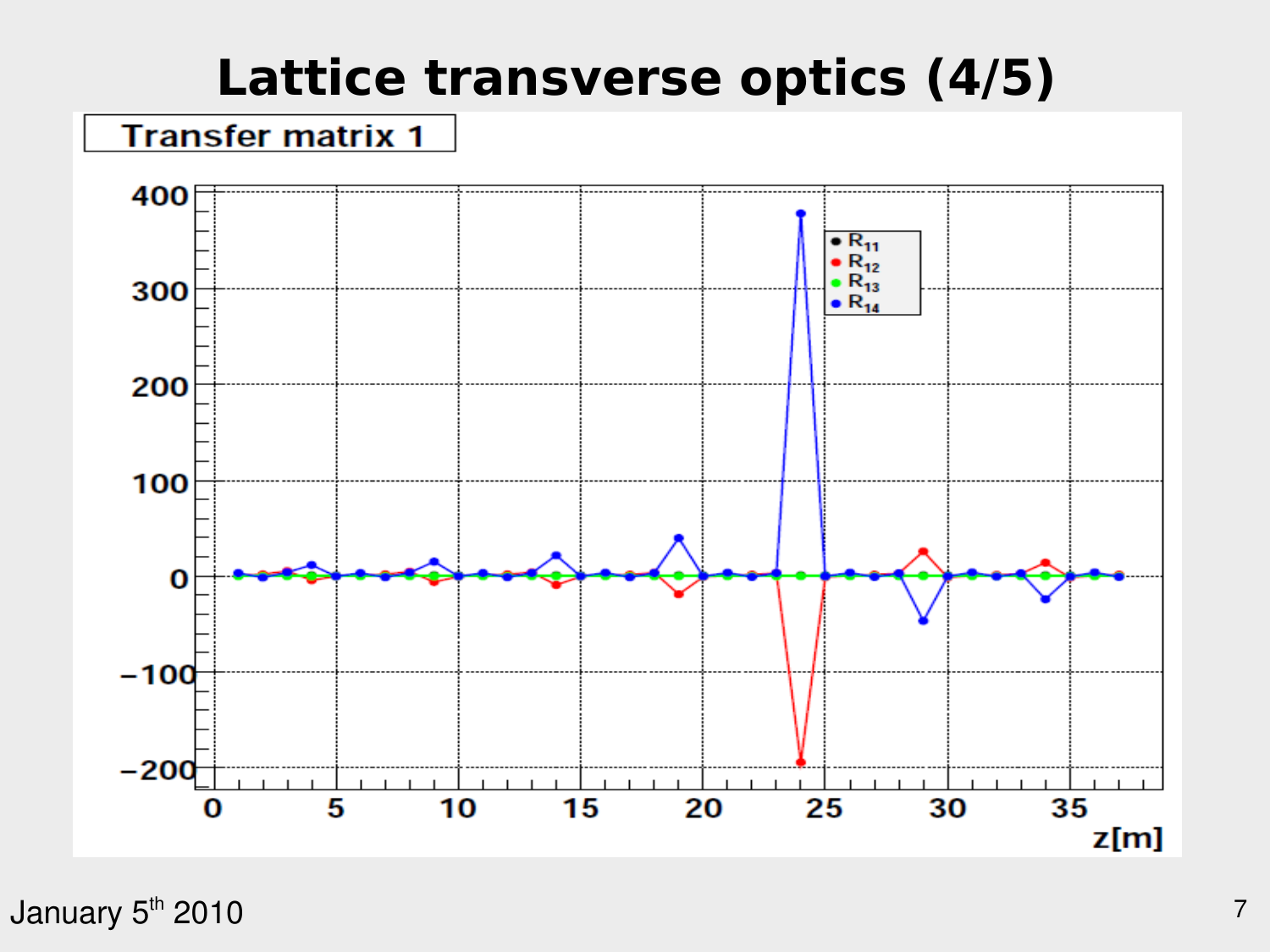### **Lattice Transverse optics (/6)**



January 5 $^{\rm th}$  2010  $^{\rm st}$  . The contract of the contract of the contract of the contract of the contract of the contract of the contract of the contract of the contract of the contract of the contract of the contract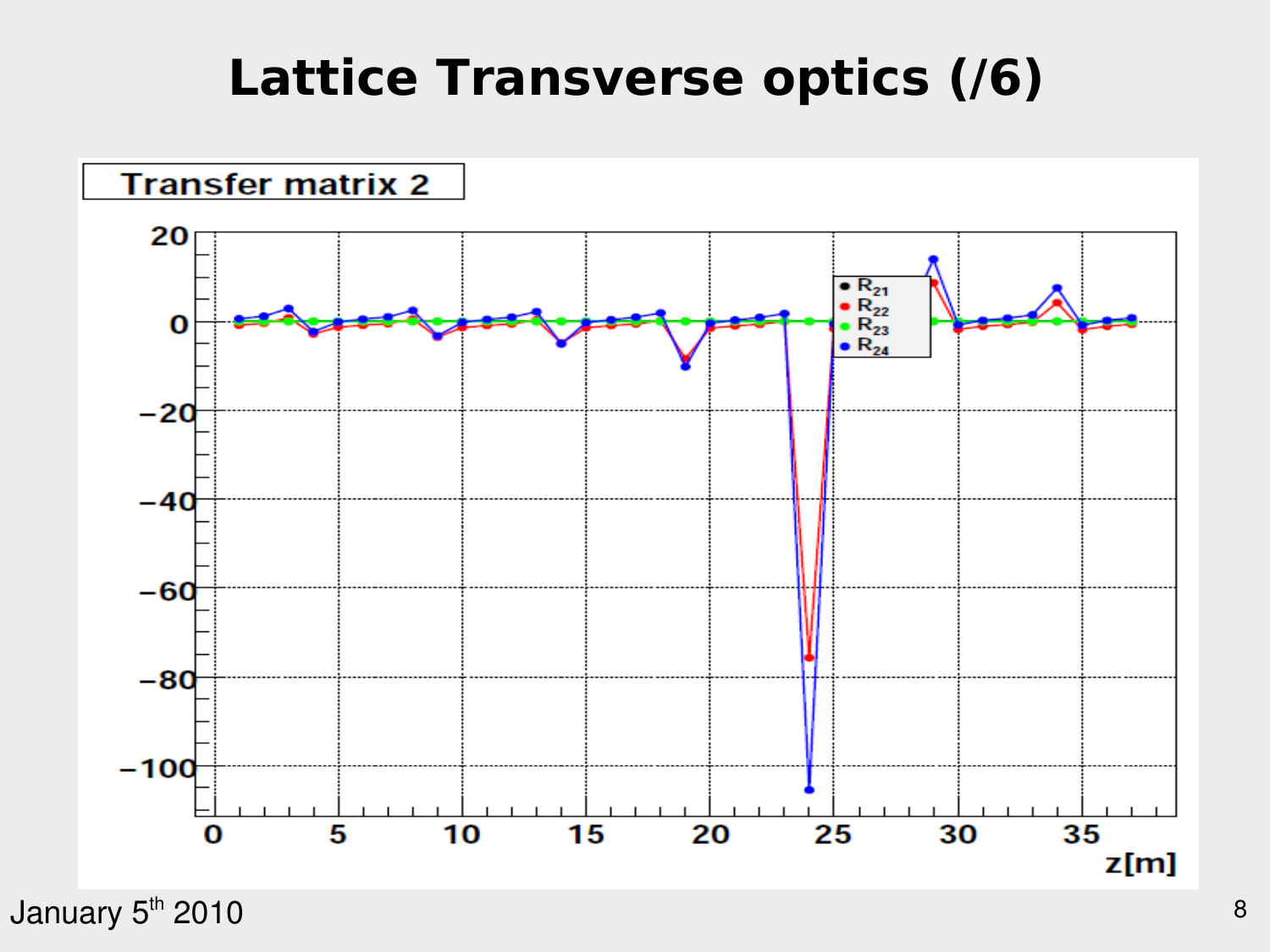### **Lattice transverse optics ()**



January 5 $^{\rm th}$  2010  $^{\rm s}$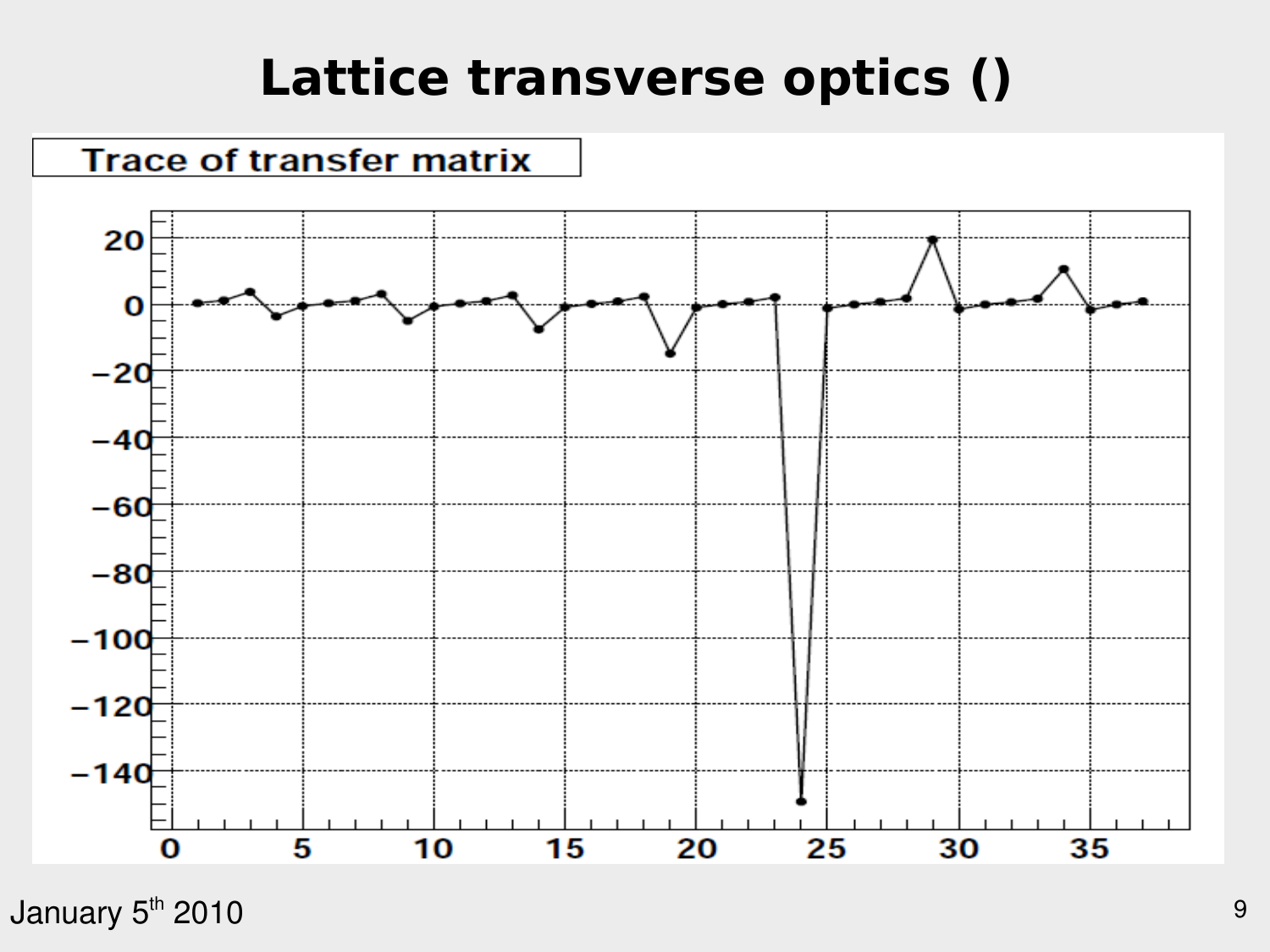### **Optimization of B field**



January 5<sup>th</sup> 2010 10